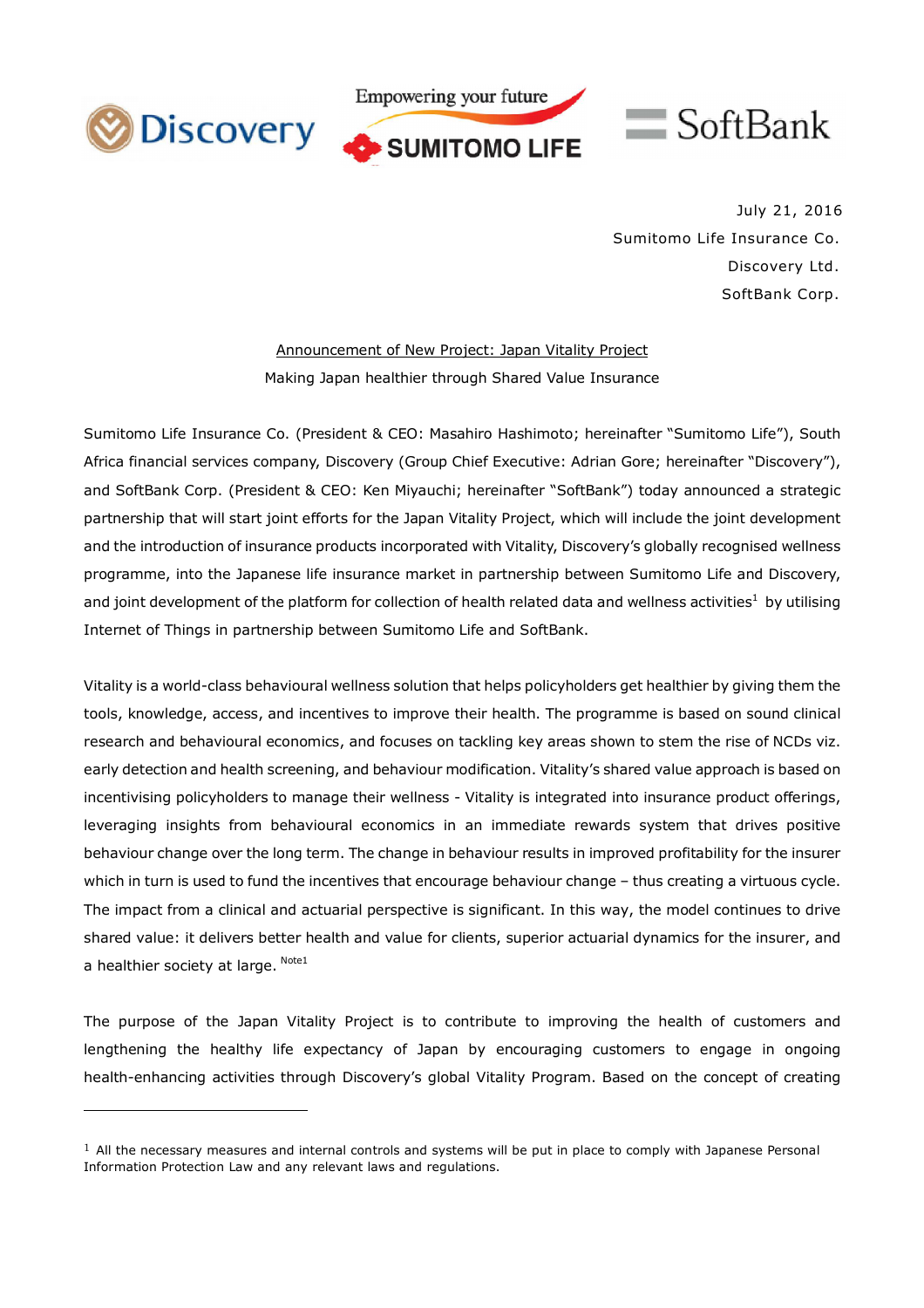shared value between customers, society, and companies and their employees, the Project intends to early start services, pending approval of the relevant authorities.

Sumitomo Life possesses rich experience and excellent track records in the Japanese life insurance markets, Discovery is a global leader in incentivised wellness and SoftBank <sup>Note2</sup> will lend its cutting-edge and sophisticated technological capabilities in areas such as Internet of Things, which are essential for gathering data on wellness activities. Leveraging each company's strengths, the Project will develop a new market, create social value, and achieve business growth.

## Note 1:

"Vitality" is a wellness program that supports members to lead healthier lives by encouraging health-enhancing activities.

As members engage with Vitality, they earn Vitality points which determine their Vitality status. The higher one's Vitality status, the higher the reward level and the larger the premium discount.

Members will receive personalized health goals and can easily log their activities using online and automated tools, which are integrated with the latest wearable technology, including a unique program that brings together Vitality with Apple's groundbreaking health and fitness companion, Apple Watch, to drive down insurance costs while promoting physical activity and overall better health.

Discovery Limited is a South African-founded financial services organisation that operates in the healthcare, life assurance, short-term insurance, savings and investment products and wellness markets. Founded in 1992, Discovery was guided by a clear core purpose – to make people healthier and to enhance and protect their lives. Underpinning this core purpose is the belief that through innovation, Discovery can be a powerful market disruptor.

The company, with headquarters in Johannesburg, South Africa, has expanded its operations globally and currently serves over 3.5 million Vitality members of in over a dozen markets globally including South Africa, the United Kingdom, the United States, Germany, China, Singapore and Australia. Discovery has entered an exclusive agreement with Sumitomo Life in Japan.

## Note 2:

More than a partner company that offers rewards and discounts, SoftBank will provide products and know-how to Sumitomo Life needed to gather policyholders' health data and information on fitness activities. The company will also deliberate with Sumitomo Life on effective initiatives to utilize and combine each other's managerial resources in other business fields.